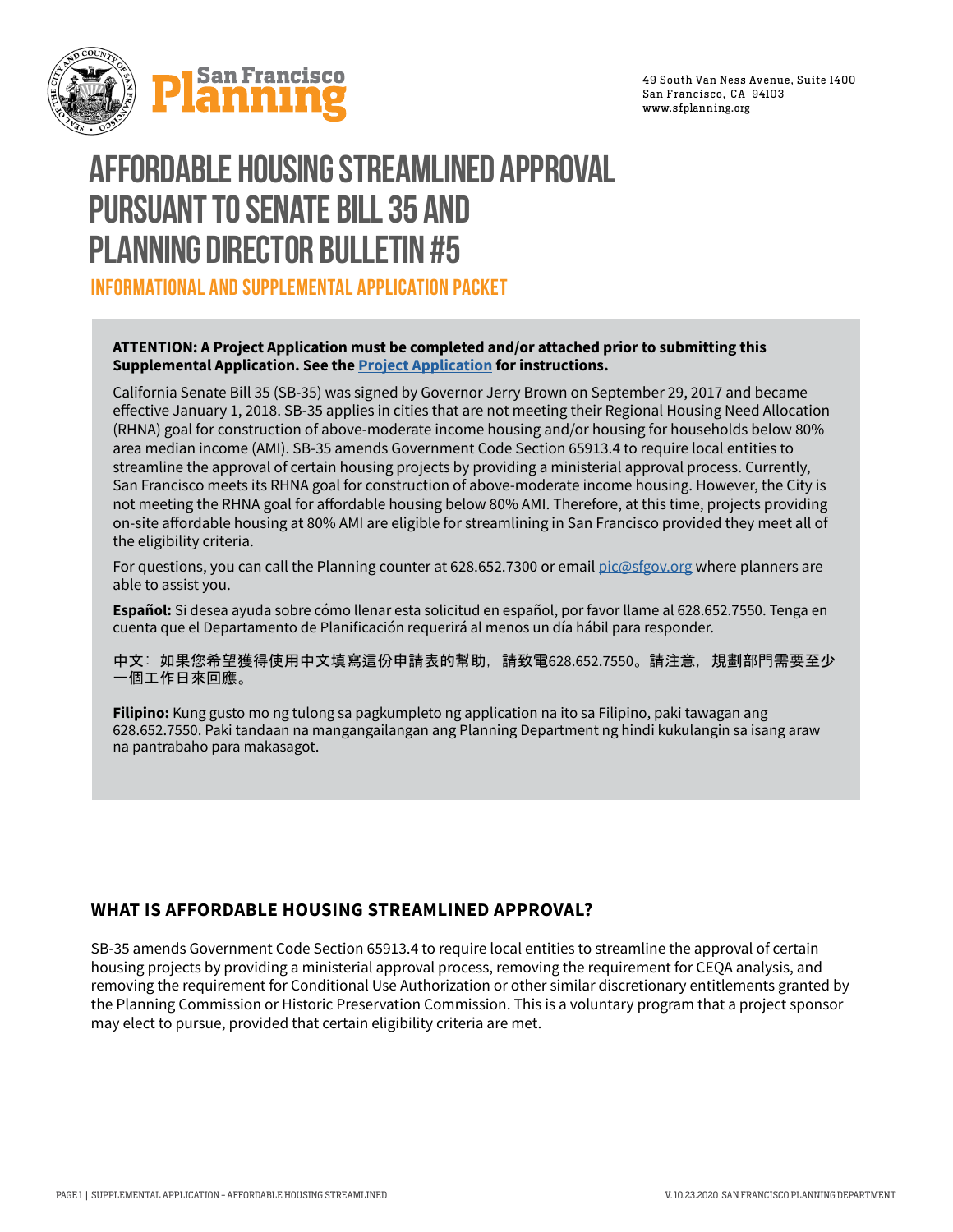# **IS MY PROJECT ELIGIBLE FOR AFFORDABLE HOUSING STREAMLINED APPROVAL?**

In order to be eligible for streamlining, the project must meet all of the following criteria:

- **• Affordability:** At least 50% of the proposed residential units must be dedicated as affordable to households at 80% AMI for either rental or ownership projects. In order to assure that the affordable units remain so dedicated, they must comply with the San Francisco Inclusionary Affordable Housing Program Procedures Manual with regard to monitoring, enforcement, and procedures for eligibility, including the lottery.
- **Number of Units:** The development must contain at least two or more residential units.
- **Zoning and Residential Uses:** The development must be located on a legal parcel or parcels that are zoned for residential uses. At least 2/3 of the floor area of the proposed development must be dedicated to residential uses.
- **Location:** The development must be located on a property that is not within a coastal zone, prime farmland, wetlands, a high fire hazard severity zone, hazardous waste site, a delineated earthquake fault zone, a flood plain, a floodway, a community conservation plan area, a habitat for protected species, or under a conservation easement.
- **Demolition of Residential Units:** The project does not demolish any housing units that have been occupied by tenants in the last 10 years; are subject to any form of rent or price control, or are subject to a recorded covenant, ordinance, or law that restricts rents to levels affordable to persons and families of moderate, low, or very low incomes.
- **Historic Buildings:** The project does not demolish a historic structure that has been placed on a national, state, or local historic register. A local historic register includes those properties listed within Article 10 or 11 of the San Francisco Planning Code.
- **Consistent with Objective Standards:** The project must meet all objective standards of the Planning Code at the time of SB-35 application submittal. Such objective standards are those that require no personal or subjective (discretionary) judgment, such as objective dimensional requirements, and as otherwise set forth below.
- **Prevailing Wages:** If the development is not in its entirety a public work, as defined in Government Code Section 65913.4 (a)(8)(A), all construction workers employed in the execution of the development must be paid at least the general prevailing rate of per diem wages for the type of work and geographic area.
- **Skilled and Trained Workforce provisions:** A skilled and trained workforce, as defined in Government Code Section 65913.4 (a)(8)(B)iii, must complete the development if the project consists of 75 or more units that are not 100 percent subsidized affordable housing.
- **Subdivisions:** The development did not or does not involve a subdivision of a parcel that is subject to the California Subdivision Map Act, unless the development either (i) receives a low-income housing tax credit and is subject to the requirement that prevailing wages be paid, or (ii) is subject to the requirements to pay prevailing wages and to use a skilled and trained workforce.
- **• Notification to California Native American tribes:** After providing notice of the intent to develop the site to California Native American tribes that are traditionally and culturally affiliated with the geographic area of the proposed development site, a determination by the City that: the development site is not a tribal or cultural resource on a national, state, tribal or local historic register list; that the parties to a scoping consultation have documented an enforceable agreement on methods, measures, and conditions for tribal cultural resource treatment; or that the parties to the scoping consultation do not disagree as to whether a potential tribal cultural resource will be affected by the proposed development.

## **WHAT IS THE PROCESS FOR STREAMLINED APPROVAL?**

Prior to accepting an application for SB-35 approval, the City must notify relevant California Native American tribes about the proposed development. A notice of intent to submit an SB-35 application shall include a Project Application, SB-35 Application Supplemental, State Density Bonus application supplemental (if required), a Preliminary Application pursuant to SB-330, and architectural plans. If there is no response to the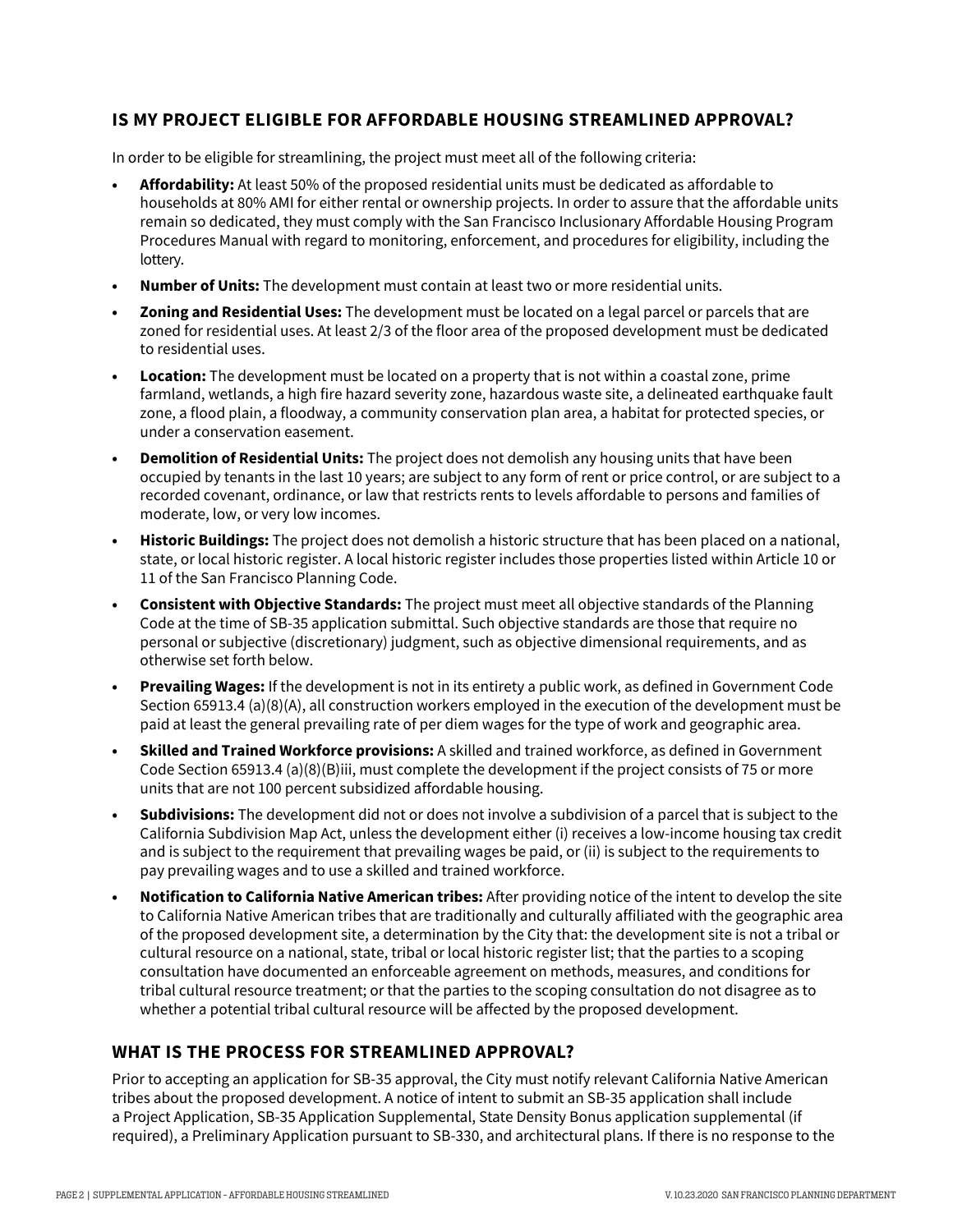notification of intent or there is an agreement reached in a scoping consultation and the project application is deemed complete and eligible for SB-35 review, the project is eligible for SB-35 (ministerial) approval. If there is no agreement reached, a project is not eligible for SB-35 approval. Provided that the notification and scoping session result in either an agreement or no response, SB-35 timelines shall commence provide a site permit is submitted.

Projects that elect to take advantage of streamlining stipulated in SB-35 must submit a site or building permit application and an SB-35 Streamlined Development application demonstrating the project's eligibility. These can be submitted at the Department of Building Inspection (DBI), under the same procedure as site and building permit submittals

CEQA review is not required for SB-35 eligible projects because they are subject to a ministerial approval process. The site or building permit will not be subject to any applicable neighborhood notice requirements in the Planning Code, and the Department will not accept Discretionary Review applications for these projects because they are subject to a ministerial approval process.

SB-35 includes timelines for streamlined review. Planning staff must determine if a project is eligible for streamlining within 60 days of application submittal for projects of 150 or fewer units, and 90 days for projects containing more than 150 units. If the Department provides written comments to a Project Sponsor detailing how a project is not SB-35 eligible as proposed, or requests additional information to make such a determination, then the 60 or 90 day timeline will restart upon submittal of a revised development application in response to that written notice.

Any design review or public oversight must be completed in 90 days for 150 or fewer units and 180 days for projects with more than 150 units, measured from the date of the SB-35 application submittal. The Planning Director may decide, on a case by case basis, to schedule a design review hearing for an SB-35 project at the Planning Commission and/or Historic Preservation Commission.

# **HOW DOES THIS PROCESS INTERSECT WITH 100% AFFORDABLE PROJECTS THAT REQUIRE ADMINISTRATIVE APPROVAL AND THE 100% AFFORDABLE HOUSING BONUS PROGRAM?**

There are various programs and entitlement paths in the Planning Code for projects providing 50-100% of the residential units as affordable. The following section provides information about these specific project types.

## **100% Affordable Housing Projects under Planning Code Section 315**

Currently, 100% Affordable Housing Projects are considered a principally permitted use and must comply with administrative review procedures provided in Planning Code Section 315. Under Planning Code Section 315, an Affordable Housing Project may seek exceptions to Planning Code requirements that may otherwise be available through the Planning Code, including but not limited to Sections 253, 303, 304, 309, and 329, without a Planning Commission hearing. These have been considered discretionary exceptions from the objective controls of the Planning Code.

When SB-35 became effective as on January 1, 2018, the Planning Department has ministerially granted an SB-35 eligible project that is also 100% affordable any exception that is equal to or less than the Zoning Modifications automatically granted to a 100% Affordable Housing Bonus Project pursuant to Planning Code Section 206.4. Any 100% Affordable Housing Project granted such an exception, pursuant to Planning Code Section 315 and this Bulletin, will be considered to be consistent with the objective controls of the Planning Code.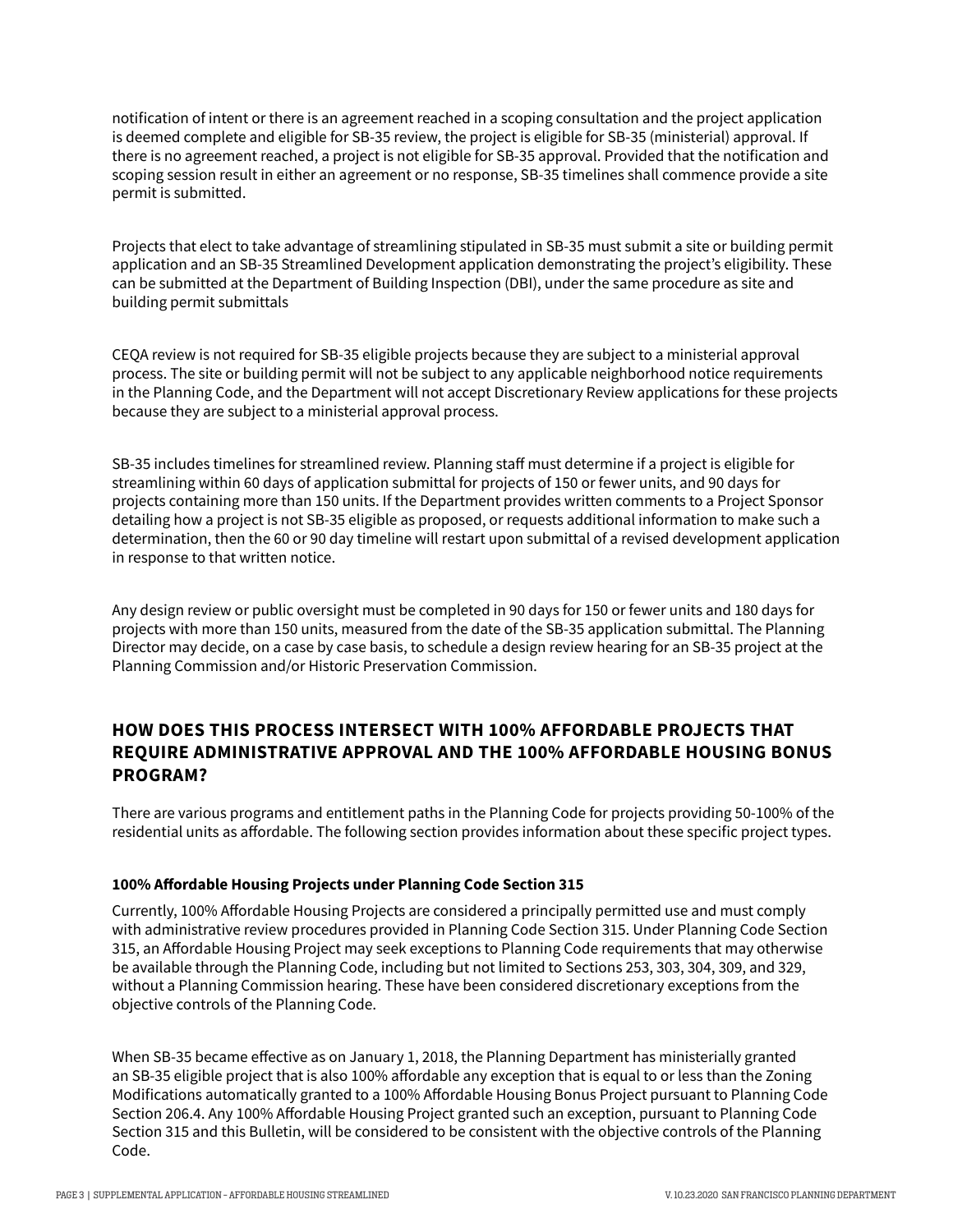Under Planning Code Section 206.4, qualifying projects are entitled to receive certain Zoning Modifications, as well as a density bonus and height increase. These modifications are provided in detail as follows:

- **• Rear Yard:** The required rear yard per Section 134 or any applicable special use district may be reduced to no less than 20% of the lot depth or 15 feet, whichever is greater. Corner properties may provide 20% of the lot area at the interior corner of the property to meet the minimum rear yard requirement, provided that each horizontal dimension of the open area is a minimum of 15 feet; and that the open area is wholly or partially contiguous to the existing midblock open space, if any, formed by the rear yards of adjacent properties.
- **• Dwelling Unit Exposure:** The dwelling unit exposure requirements of Section 140(a)(2) may be satisfied through qualifying windows facing an unobstructed open area that is no less than 15 feet in every horizontal dimension, and such open area is not required to expand in every horizontal dimension at each subsequent floor.
- **• Off Street Loading:** No off-street loading spaces under Section 152.
- **• Automobile Parking:** Up to a 100% reduction in the minimum off-street residential and commercial automobile parking requirement under Article 1.5 of the Planning Code.
- **• Open Space:** Up to a 10% reduction in common open space requirements if required by Section 135, but no less than 36 square feet of open space per unit.
- **• Inner Courts as Open Space:** In order for an inner court to qualify as useable common open space, Section  $135(g)(2)$  requires it to be at least 20 feet in every horizontal dimension, and for the height of the walls and projections above the court on at least three sides (or 75% of the perimeter, whichever is greater) to be no higher than one foot for each foot that such point is horizontally distant from the opposite side of the clear space in the court. 100 Percent Affordable Housing Bonus Projects may instead provide an inner court that is at least 25 feet in every horizontal dimension, with no restriction on the heights of adjacent walls. All area within such an inner court shall qualify as common open space under Section 135.

#### **100% Affordable Housing Bonus Projects under Planning Code Section 206.4**

The 100% Affordable Housing Bonus Program allows for objective Zoning Modifications in association with a Development Bonuses, including a density bonus and height increase. Projects that are eligible for the 100% Affordable Housing Bonus Program pursuant to Section 206.4 qualify for streamlining pursuant to SB-35, provided they meet all eligibility requirements above, and require no additional Planning Code exceptions from the Planning Commission.

## **State Density Bonus Projects under CA Govt. Code Section 65915**

Projects that use the State Density Bonus Program and meet all other eligibility requirements above qualify for streamlining under SB-35. Any waivers, concessions, or incentives, conferred through the State Density Bonus Law are considered code-complying, and therefore are consistent with the objective standards of the Planning Code. In addition, qualifying 100% affordable projects may qualify for the State Density Bonus set forth in CA Govt. Code Section 65915 which provides up to three additional stories, form-based density and up to four incentives/concessions.

#### **Mixed-Income Affordable Projects (50-99% Affordable)**

Mixed-income projects that provide at least 50% of units that are affordable to qualifying households and meet all other eligibility requirements above are eligible for streamlining pursuant to SB-35. If Planning Code exceptions are required as part of a project approval including, but not limited to, a Variance (Sec. 305), a Downtown Authorization Project (Sec. 309), a HOME-SF Project authorization (Sec. 328), or a Large Project Authorization (Sec. 329), the project is not eligible for streamlining because it does not comply with objective standards of the Planning Code.